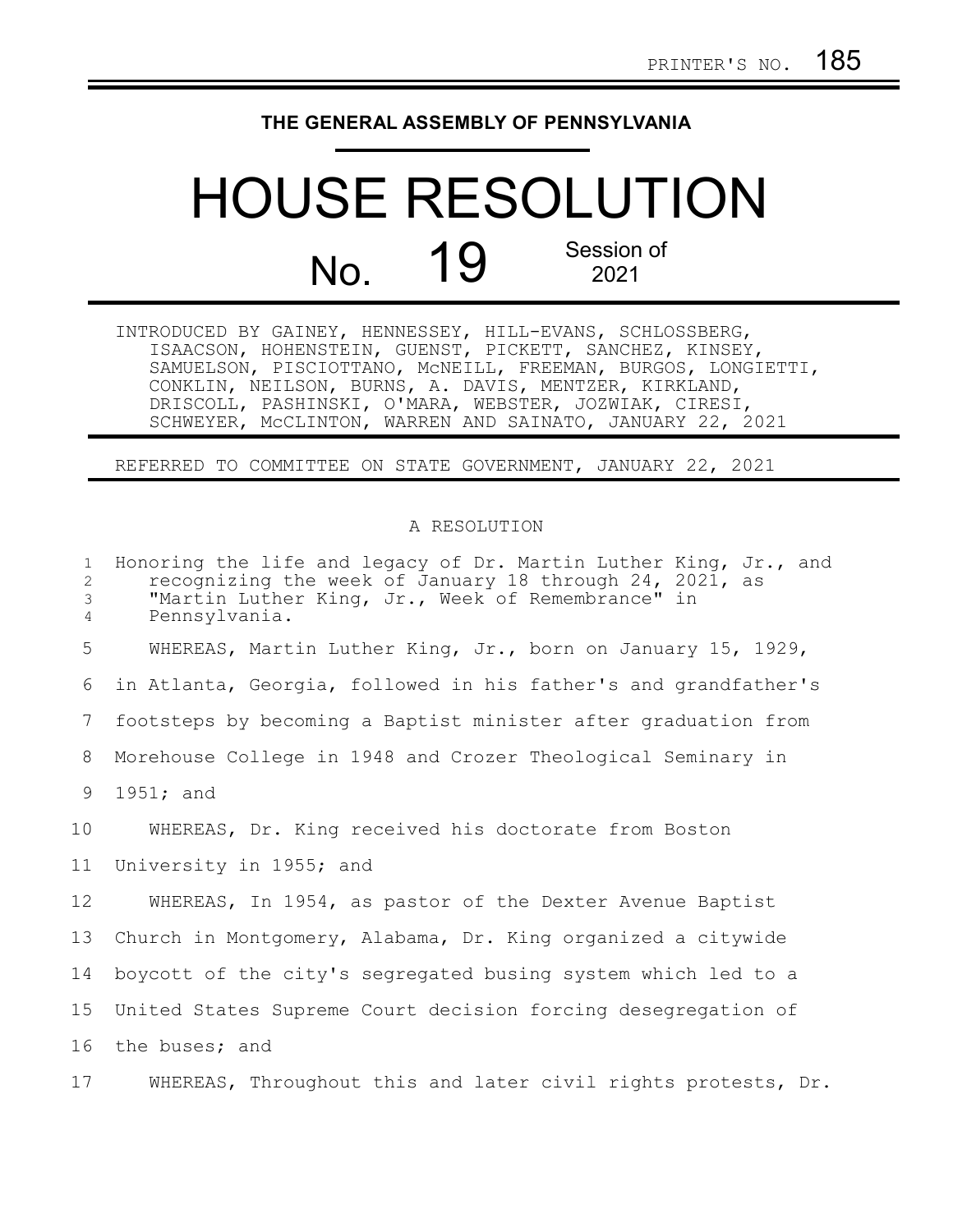King espoused the philosophy of nonviolent passive resistance and civil disobedience; and 1 2

WHEREAS, In 1957, Dr. King moved back to Atlanta to join his father as associate pastor of the Ebenezer Baptist Church and organized the Southern Christian Leadership Conference to fight segregation and discrimination throughout the South; and WHEREAS, During the following years, Dr. King was frequently arrested, beaten, jailed and threatened with violence as a result of his protest activities; and 3 4 5 6 7 8 9

WHEREAS, Dr. King led a massive voter registration drive in Selma, Alabama, resulting in the famous freedom march to Montgomery, the state capital; and 10 11 12

WHEREAS, His famous march on Washington, DC, in 1963 culminated in a great rally at the Lincoln Memorial at which he gave his immortal "I Have a Dream" speech; and 13 14 15

WHEREAS, Dr. King's efforts resulted in enactment of the Federal Civil Rights Act of 1964; and 16 17

WHEREAS, His personal sacrifices and determined leadership of the civil rights movement in the United States were formally recognized in 1964 when he received the Nobel Peace Prize; and WHEREAS, Dr. King was assassinated in 1968 while in Memphis, Tennessee, to organize a Poor People's Campaign; and 18 19 20 21 22

WHEREAS, The third Monday of January has been designated as a national holiday in order to give all Americans an opportunity to reflect upon the profound impact Dr. King has had on life in the United States; therefore be it 23 24 25 26

RESOLVED, That the House of Representatives honor the life and legacy of Dr. Martin Luther King, Jr., and recognize the week of January 18 through 24, 2021, as "Martin Luther King, Jr., Week of Remembrance" in Pennsylvania; and be it further 27 28 29 30

20210HR0019PN0185 - 2 -